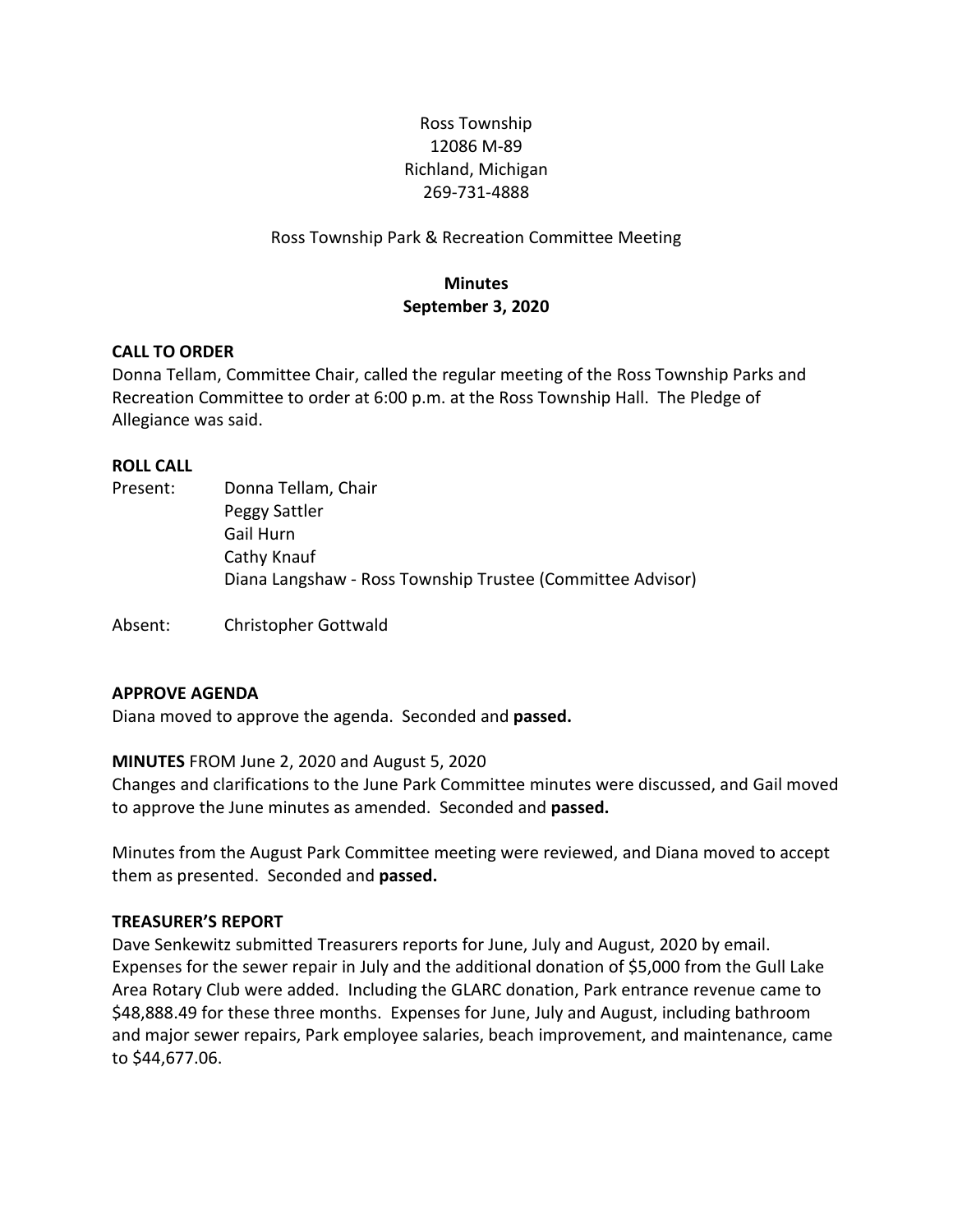End of August Cash Balance is \$32,312.38. YTD 2020 Income is \$ 51,535.57, with YTD expenses of \$ 44,677.06, excluding Gilmore Grant income and purchases. YTD 2020 Net Income is \$ 6,858.51.

The Gilmore Foundation and Gull Lake Area Rotary Club grants continue to fund Park improvements and the new Playground area, which are scheduled to be completed in September, in time for a Dedication Ceremony on October 17<sup>th</sup>.

Diana moved to accept the Treasurer's Reports as presented. Seconded and **passed.**

### **PUBLIC COMMENTS**

None presented

## **OLD BUSINESS**

## **a. I.S. Gilmore Foundation Grant**

The grant of \$17,000 from the Gilmore Foundation has been expended to cover:

- $\Box$  New playground equipment and Little Library
- $\Box$  Installation expenses and materials
- $\Box$  New grill, ADA picnic table and bike rack
- $\Box$  Plumbing repairs

## **b. Gull Lake Area Rotary Club Grant**

The grant of \$5,000, and also many volunteer work hours by GLARC members, has covered:

 $\Box$  Landscape supplies, timbers, site excavation, sand, cement and to build a secure and safe foundation for the new playground equipment: \$5,782.17

## **c. Playground Updates**

- $\Box$  On the most recent Work Days, volunteers excavated and built the foundation for the playground area, and, upon delivery of the playground equipment, placed and cemented in the swing set and Spinami.
- $\Box$  On Saturday, August 29<sup>th</sup>, the park hosted the Athletic Mentors Adult Triathelon, which was a great success. They may be interested in making this an annual visit, perhaps with children's competitions as well.
- $\Box$  The next Work Day will entail installation of remaining equipment, tables, benches, etc. as these pieces and supplies are delivered in September.
- $\Box$  A site map of the placement of memorial benches which have been donated was distributed.

 $\Box$ 

### **NEW BUSINESS**